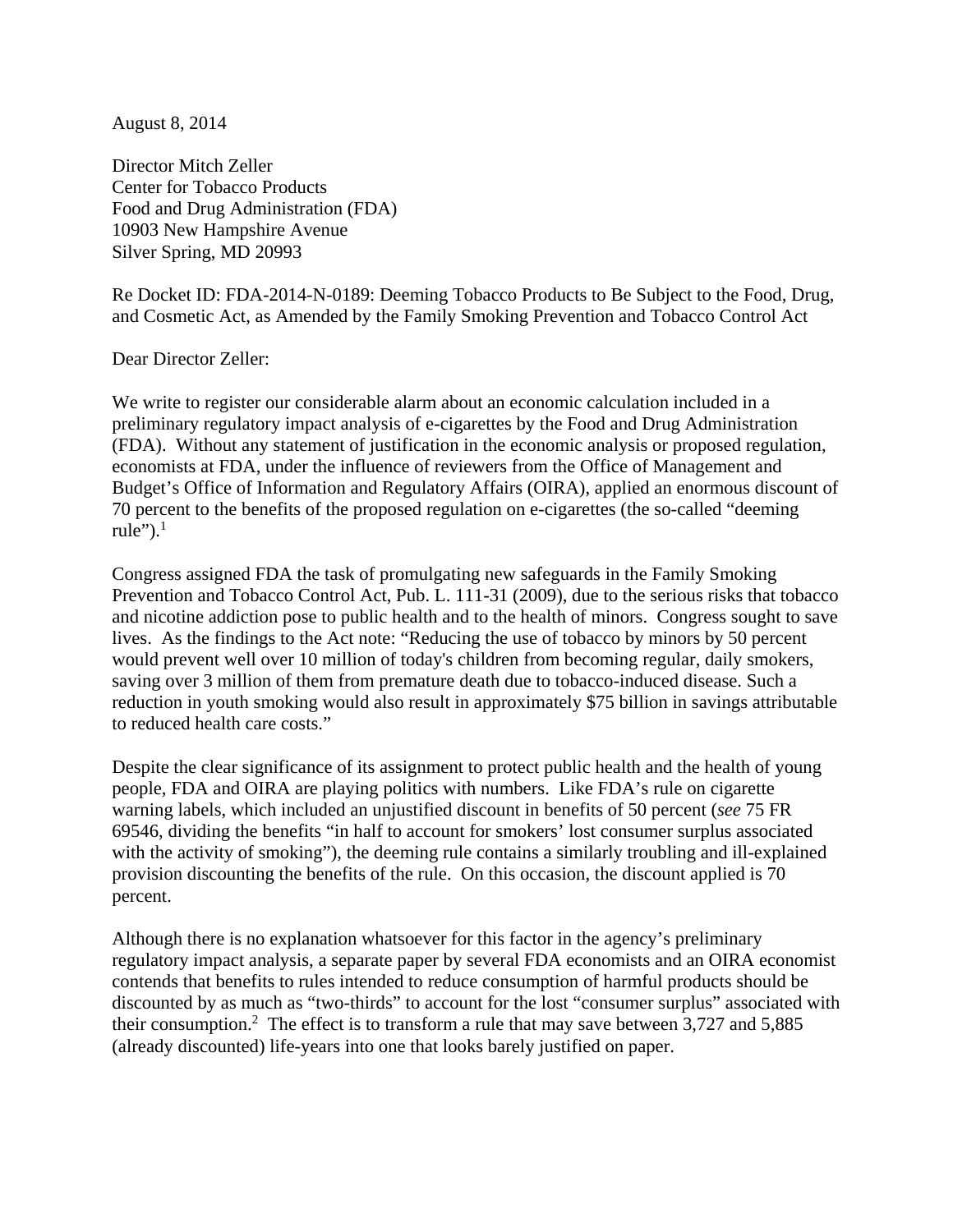In comments published in a *Reuters* article about this absurd and disturbing development, both former OIRA Administrator John Graham and the American Enterprise Institute indicated their belief that this is an unprecedented and unwarranted use of cost-benefit analysis by an agency.<sup>3</sup> We could not agree more.

First, a consumer surplus analysis should not be applied to addictive products like tobacco. These analyses assume that consumers make rational choices in which the benefits outweigh the costs. However, those who are addicted to tobacco make *irrational* choices.<sup>4</sup> Research shows that while many smokers may begin smoking for novelty or pleasure, they often keep smoking primarily to avoid withdrawal symptoms,<sup>5</sup> challenging the idea that smokers lose "pleasure" from quitting. For this and many other reasons, FDA's analysis is deeply inappropriate.

Second, sound public health policy takes account of the need for cues for healthier choices to be embedded in the environment, and of the high social and shared costs of poor health decisions. While the benefit discount proposed by FDA applies to tobacco, economists at the FDA and OIRA who support the theory for the discount have been explicit about their ambitions far beyond that sphere, mentioning junk food, alcohol and gambling as other likely targets for such discounts in benefits.<sup>6</sup> The precedent set in the deeming rule could be used to undermine other important regulations designed to protect public health.

The notion that consumption patterns (whether for tobacco, junk food, alcohol, or gambling) represent anyone's "natural state" is absurd; for years, consumer preferences in the areas of food, alcohol and other areas have been shaped by billions of dollars of advertising. The dietary choices that individuals make, for example, have been impacted by the availability of an abundance of cheap, unhealthy calories and addition of salt, sugar and fat in many processed, and highly profitable, foods and beverages.

Recent findings from many studies indicate what advertisers have known for decades: that the context for consumption is critical and that cues and other factors in the food environment can greatly impact individuals' decisions. Evidence suggests that external factors can prompt more consumption without any conscious knowledge of the prompt, even affecting consumers' "willingness to pay" for products:

- In one study, researchers exposed people to an image of a happy, neutral, or angry face so briefly (less than 1/50 of a second) that they could not consciously detect it. Participants then poured themselves a sugary drink and consumed as much as they wanted. Those exposed to the happy face drank 50 percent more than those exposed to the neutral face – and the people exposed to the angry face drank the least. In a second related experiment, thirsty participants were *willing to pay twice as much* for a can of the sugar drink after seeing flashes of happy faces than after seeing flashes of angry faces.<sup>7</sup>
- Other studies have demonstrated that changing the layout of cafeteria food, placing items in prominent positions on a menu can improve dietary choices.<sup>8</sup> Similarly, merely displaying photos of salads in a cafeteria can reduce the consumption of desserts.<sup>9</sup>
- Google recently used a simple placement change to get its employees to eat more fruit and nuts rather than candy. The Internet giant was concerned that workers were gorging on free M&Ms instead of the healthier options it offered. Simply by putting the chocolate candies in opaque containers and prominently displaying dried figs, pistachios,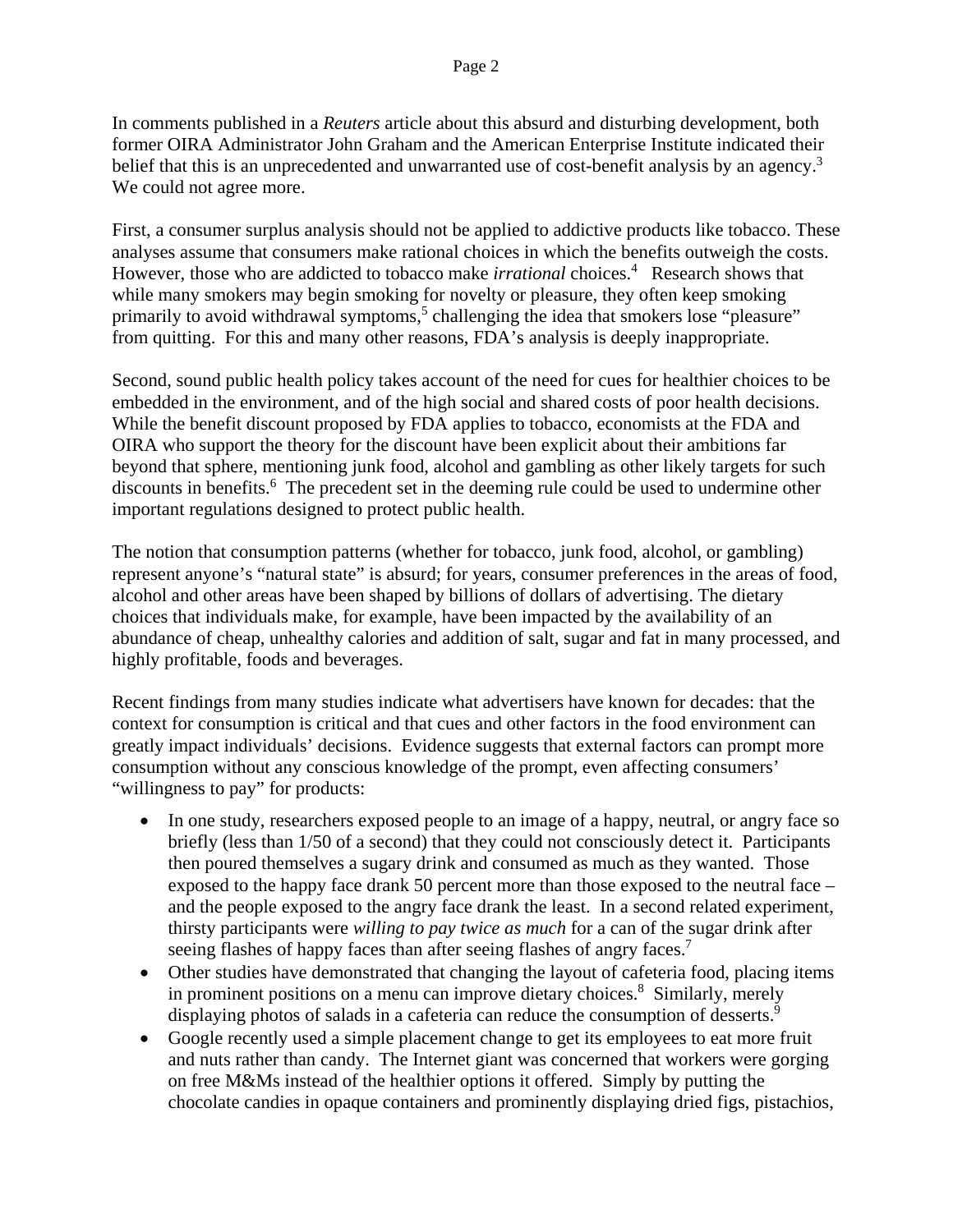and other nutritious snacks, the company reduced consumption of the candy in its New York office by 3.1 million calories over 7 weeks – the equivalent of 9 packages of M&Ms per employee.<sup>10</sup>

The simple interventions here demonstrate the folly of the kind of benefit calculation imposed by the FDA and OIRA economists: the more effective such interventions might be in generating healthier choices, the larger the discount that would be applied. This dubious discount – related as it is to a capacious concept like "lost pleasure" – could equally be applied to speeding laws, or to measures to rid the marketplace of unsafe toys, as well as countless other areas in which our basic social contract requires a small sacrifice by individuals to create a safe and orderly community.

In sum, there is clear evidence for many public health interventions that aim to alter costly and harmful behavior. The FDA and other agencies are tasked by Congress with sensible decisionmaking that sensitively and scientifically examines the case for protective health and safety rules. The Supreme Court has made it clear that the health, safety and environmental laws that reflect Congressional intent should not be compromised by considerations laid over top of them by an executive order.<sup>11</sup> Even where the scope or impact of a rule is not being altered by the econometric analysis, the government's calculation of their benefits to individuals and societies should not and cannot be reduced in such an arbitrary and baseless fashion.

## Sincerely,

American Federation of State, County and Municipal Employees Campaign for Tobacco-Free Kids Caney Fork Headwaters Association Center for Effective Government Center for Food Safety Center for Science and Democracy at the Union of Concerned Scientists Center for Science in the Public Interest Center for Tobacco Control Research and Education, University of California San Francisco Consumer Federation of America Cornucopia Network/NJ/TN Chapter Cumberland Countians for Ecojustice National Consumers League Natural Resources Defense Council Network for Environmental & Economic Responsibility of United Church of Christ Protect All Children's Environment Public Citizen